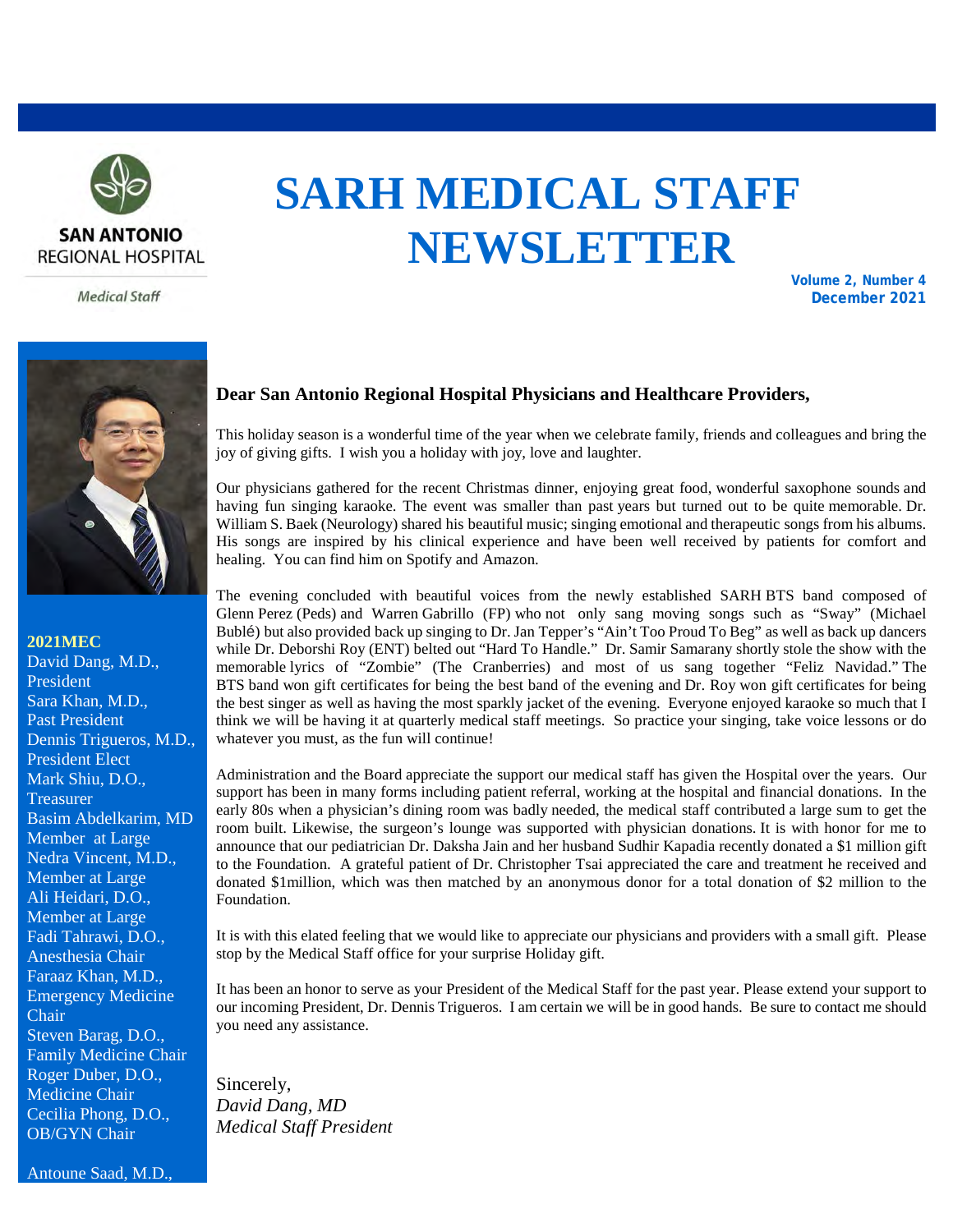Pediatric Chair John Goffigan, M.D., Radiology Chair Deborshi Roy, M.D., Surgery Chair

# **Contact Us:** [ljacobo@sarh.org](mailto:ljacobo@sarh.org) 909-920-4942

#### In This Issue

- Medical Staff Holiday Dinner
- Pfizer & Moderna **Boosters**
- CME Programs
- Birthdays
- New Members to the Medical Staff



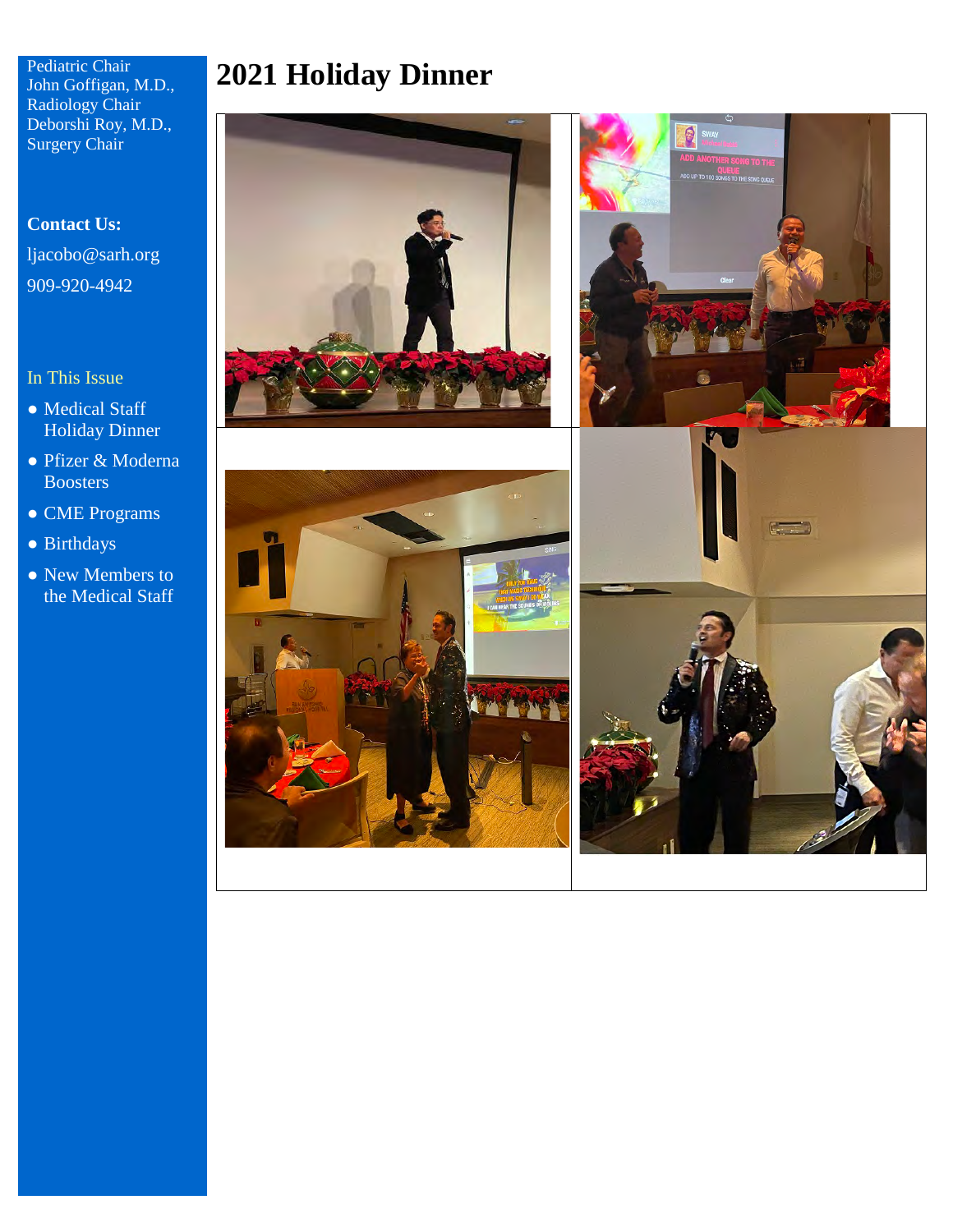

# **2022 Medical Staff Officers**

- President:
- President-Elect:
- Dennis Trigueros, M.D.
- Steven Barag, D.O.
- Immediate Past President: David Dang, M.D.
- Secretary-Treasurer: Mark Shiu, D.O.

### **COVID-19 Vaccine Booster:**

Both Pfizer and Moderna booster vaccines are now available in the Hospital Vaccine Clinic located in the Art Gallery (by the main entrance) or the SARH Urgent Care clinics. Hours for the clinic are 8:00am to 2:00pm, Monday through Friday.

Physician office staff may receive the booster at the Urgent Care clinics. If you have any questions, please reach out to the vaccine clinic at (909) 985 - 2811 ext 24100.

# **Influenza Vaccination Documentation:**

Please forward a copy of this season's flu vaccination records to the Medical Staff Office. This can be sent either via fax to 909-949-3970 or email to credentialing @sarh.org.

Thank you!

## **CME PROGRAMS/WEBINARS/LOCAL MEETINGS:**

#### **SARH CME Schedule:** (Via Emailed Zoom Link)

- 1/13/22 Camille Adeimy, M.D., "Anticoagulation in Cancer Patients and Critically Ill Patients"
- $2/10/22$  Leanne Wise, M.D. (USC), "Update on Systemic Lupus Erythematosus  $(SLE)$ "
- 2/24/22 Courtney Martin, D.O., FACOG (Loma Linda), "Hormone Replacement Therapy"
- 3/10/22 Martin Osorio-Flores, M.D., "Clinical Categorization and Diagnostic Workup of Patients Presenting with Dizziness"